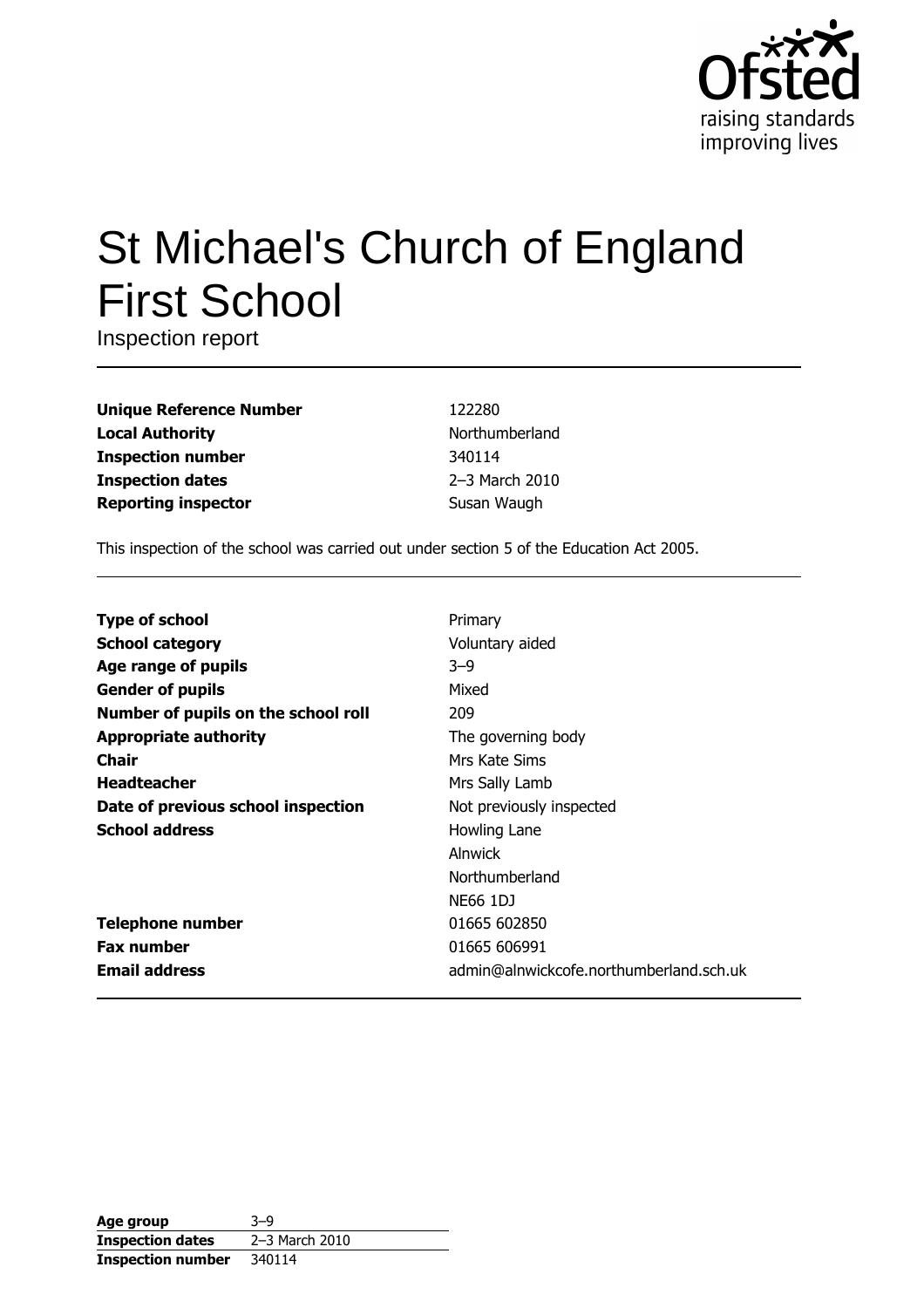The Office for Standards in Education, Children's Services and Skills (Ofsted) regulates and inspects to achieve excellence in the care of children and young people, and in education and skills for learners of all ages. It regulates and inspects childcare and children's social care, and inspects the Children and Family Court Advisory Support Service (Cafcass), schools, colleges, initial teacher training, work-based learning and skills training, adult and community learning, and education and training in prisons and other secure establishments. It rates council children's services, and inspects services for looked after children, safequarding and child protection.

Further copies of this report are obtainable from the school. Under the Education Act 2005, the school must provide a copy of this report free of charge to certain categories of people. A charge not exceeding the full cost of reproduction may be made for any other copies supplied.

If you would like a copy of this document in a different format, such as large print or Braille, please telephone 08456 404045, or email enquiries@ofsted.gov.uk.

You may copy all or parts of this document for non-commercial educational purposes, as long as you give details of the source and date of publication and do not alter the documentation in any way.

Royal Exchange Buildings St Ann's Square Manchester M2 7LA T: 08456 404045 Textphone: 0161 618 8524 E: enquiries@ofsted.gov.uk W: www.ofsted.gov.uk © Crown copyright 2010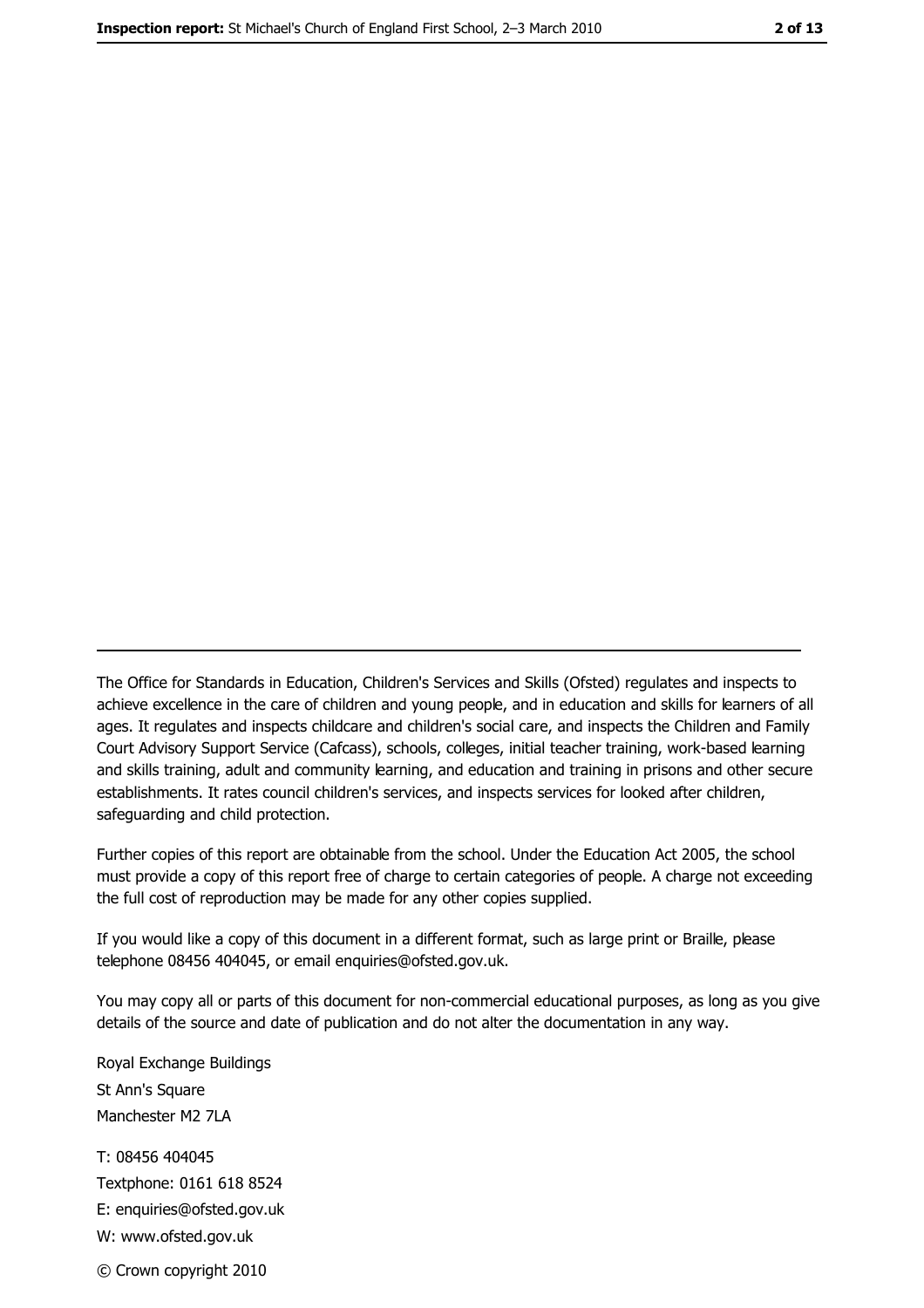## **Introduction**

This inspection was carried out by three additional inspectors. About 60% of the time was spent on direct observations of pupils' learning. The inspectors visited 10 lessons and observed all eight class teachers and also tutors delivering tuition to individual pupils. They held meetings with governors, staff, groups of pupils and key partners of the school. They looked at questionnaires from staff and pupils and analysed 48 questionnaire responses from parents and carers. The team also looked at data on pupils' progress, documents relating to the safeguarding of pupils, school policies and procedures, scrutinised pupils' current work and spoke to the School Improvement Partner to discuss her reports.

The inspection team reviewed many aspects of the school's work. It looked in detail at the following:

- the current achievement, progress and attainment of all groups of pupils, including  $\blacksquare$ those with special educational needs and/or disabilities
- the quality of teaching and how well teachers assess pupils' learning in lessons and  $\blacksquare$ in their written work
- the effectiveness of leadership and management at all levels in driving up pupils'  $\blacksquare$ achievement.

## **Information about the school**

The school serves the immediate local community and families from surrounding areas who choose the school for its faith status. Nearly all pupils are White British. The proportion of pupils with special educational needs and/or disabilities is above average as is the proportion of those with a statement of special educational needs. The school is on the same site as a special school and the children's centre which includes childcare provision. The school holds a number of awards including National Healthy Schools **Status and Artsmark.**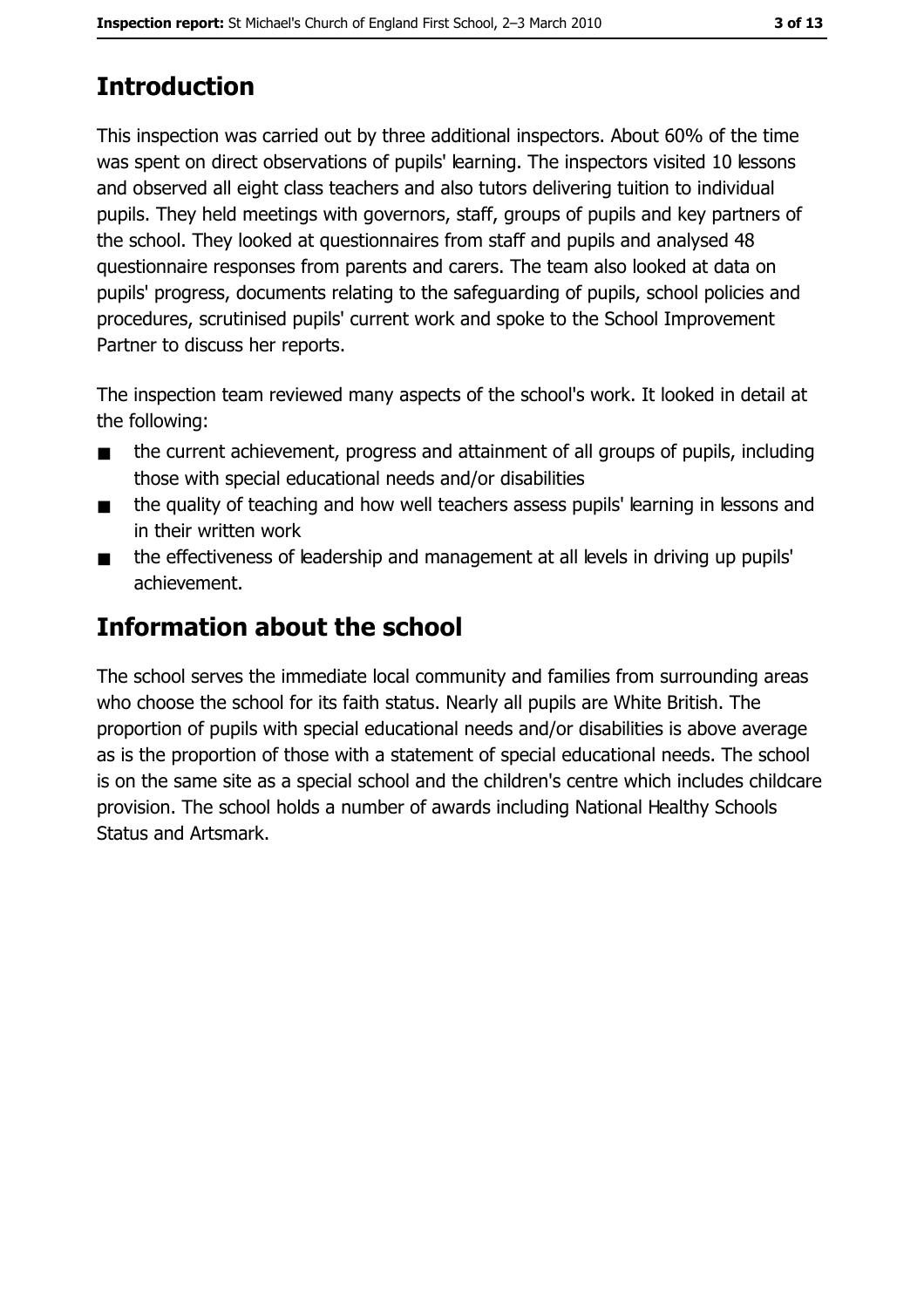### **Inspection judgements**

#### Overall effectiveness: how good is the school?

#### The school's capacity for sustained improvement

## $\mathbf{1}$  $\mathbf{1}$

#### **Main findings**

This is an outstanding school. A family atmosphere underpinned by Christian values ensures that each pupil is known very well so they receive excellent care, guidance and support. This allows their personal development to flourish and enables all to achieve highly. At the heart of the school's successful improvement over the past three years are the vision, passion and ambition of the headteacher. She has nurtured all staff to believe in themselves and to use their skills and talents so that pupils experience a rich, enjoyable and memorable time. Parents' and carers' views are reflected very well in the remark, 'Without exception, I consider every member of staff at St Michael's gives 100% in terms of encouragement, support and professionalism.' Staff ensure that the school radiates an ethos of happiness, calm and purpose in which pupils of all backgrounds can thrive.

Children usually begin Nursery with skills at levels below those expected for their age. Because they are exceptionally well taught they make rapid progress so that by the time they leave in Year 4 they have reached standards above those expected for their age. Pupils enjoy learning so much because they are provided with an outstanding range of distinctive and unforgettable experiences and are actively involved in exciting and interesting lessons. They have a good understanding of the local area and other parts of the world but are much less knowledgeable about the range of communities in their own country.

Pupils are considerate and kind and they cooperate well with each other. Behaviour is exemplary and the attendance of the large majority of pupils is good, so they can take full advantage of all the school has to offer.

The school is constantly reviewing how well it is doing and how it can improve. It has an accurate view of what it does very well and what needs to improve. Subject and senior leadership have been progressively strengthened and have been a significant influence on recent improvements. Partnerships with other local schools, support agencies and the local community enhance pupils' achievement and personal development. Recent improvements to the school have been significant and, as a result, the school demonstrates excellent capacity to continue improving.

#### What does the school need to do to improve further?

Provide more opportunities for pupils to learn about other cultures reflecting the  $\blacksquare$ ethnic diversity in the United Kingdom, by building links with contrasting schools which have ethnically diverse communities.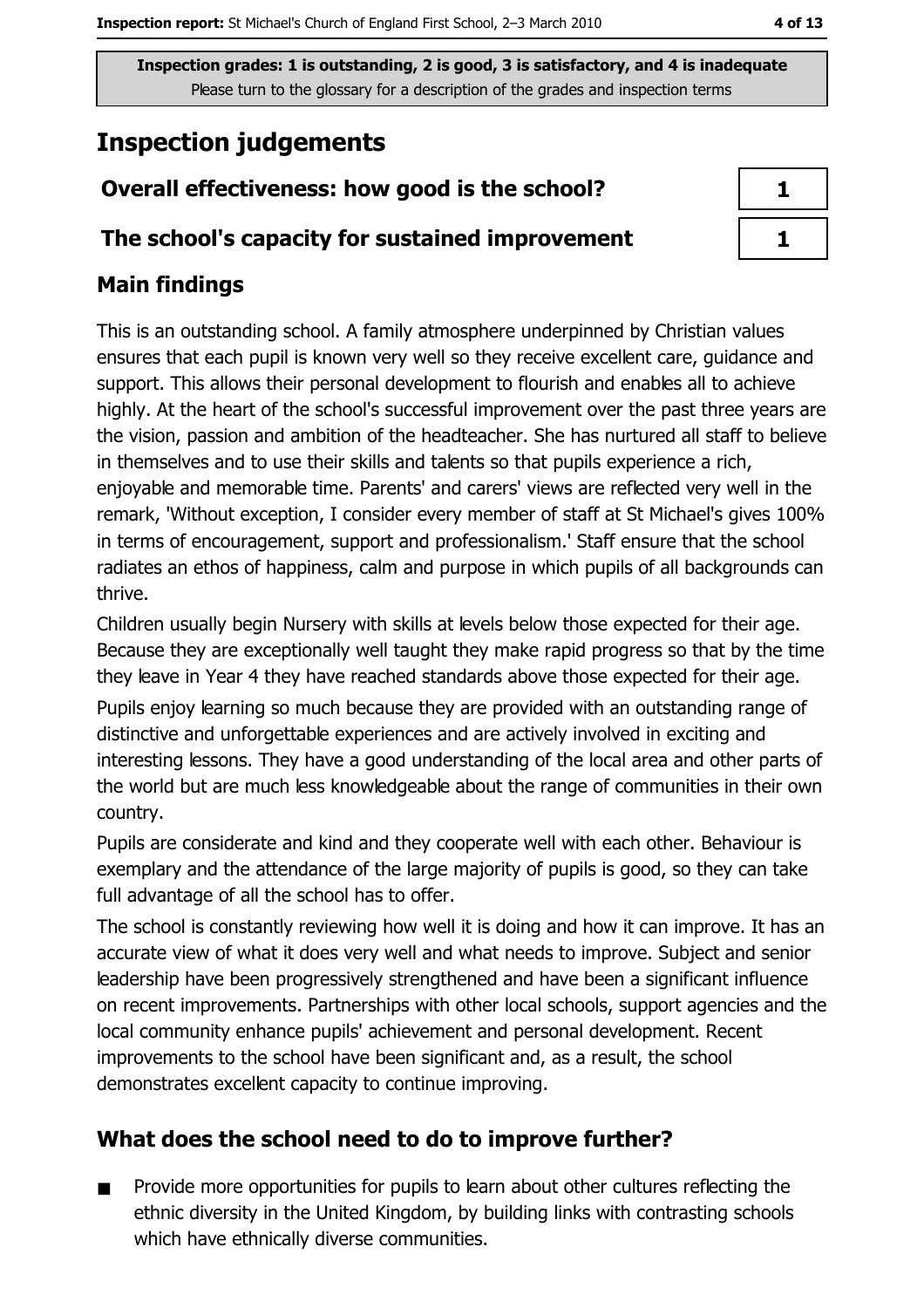#### **Outcomes for individuals and groups of pupils**

Learning is fun because lessons are practical and imaginative; understandably, pupils engage fully in them. All groups of pupils do equally well and make excellent progress. The dip in standards experienced in 2009 had been predicted as many of the pupils had lower starting points than usual. Evidence from observations, work scrutiny and tracking of pupils confirms that attainment is on course to rise again this year.

Parents and carers, and pupils, agree that the school gives pupils an excellent understanding of how to stay safe. For example, pupils in one class created their own safety plan. Behaviour at all times is thoughtful and considerate. Social and moral development is excellent. Spiritual development is particularly strong and is underpinned by regular worship in which children are always full, active participants; they lead worship weekly. Pupils are extensively involved in the local community; they fundraise, sing and support at church. Their understanding of other communities and cultures in the United Kingdom is less developed. Pupils are prepared exceptionally well for the next stage of learning. Their use of information and communication technology (ICT) is excellent; they cooperate when working together. A few pupils have poor attendance but the vast majority attend well.

| Pupils' achievement and the extent to which they enjoy their learning                                                     |                |
|---------------------------------------------------------------------------------------------------------------------------|----------------|
| Taking into account:<br>Pupils' attainment <sup>1</sup>                                                                   | $\overline{2}$ |
| The quality of pupils' learning and their progress                                                                        | 1              |
| The quality of learning for pupils with special educational needs and/or<br>disabilities and their progress               |                |
| The extent to which pupils feel safe                                                                                      | 1              |
| <b>Pupils' behaviour</b>                                                                                                  | 1              |
| The extent to which pupils adopt healthy lifestyles                                                                       | 1              |
| The extent to which pupils contribute to the school and wider community                                                   |                |
| The extent to which pupils develop workplace and other skills that will<br>contribute to their future economic well-being | 1              |
| Taking into account:<br>Pupils' attendance <sup>1</sup>                                                                   | 2              |
| The extent of pupils' spiritual, moral, social and cultural development                                                   | 1              |

These are the grades for pupils' outcomes

 $\mathbf{1}$ 

The grades for attainment and attendance are: 1 is high; 2 is above average; 3 is broadly average; and 4 is low.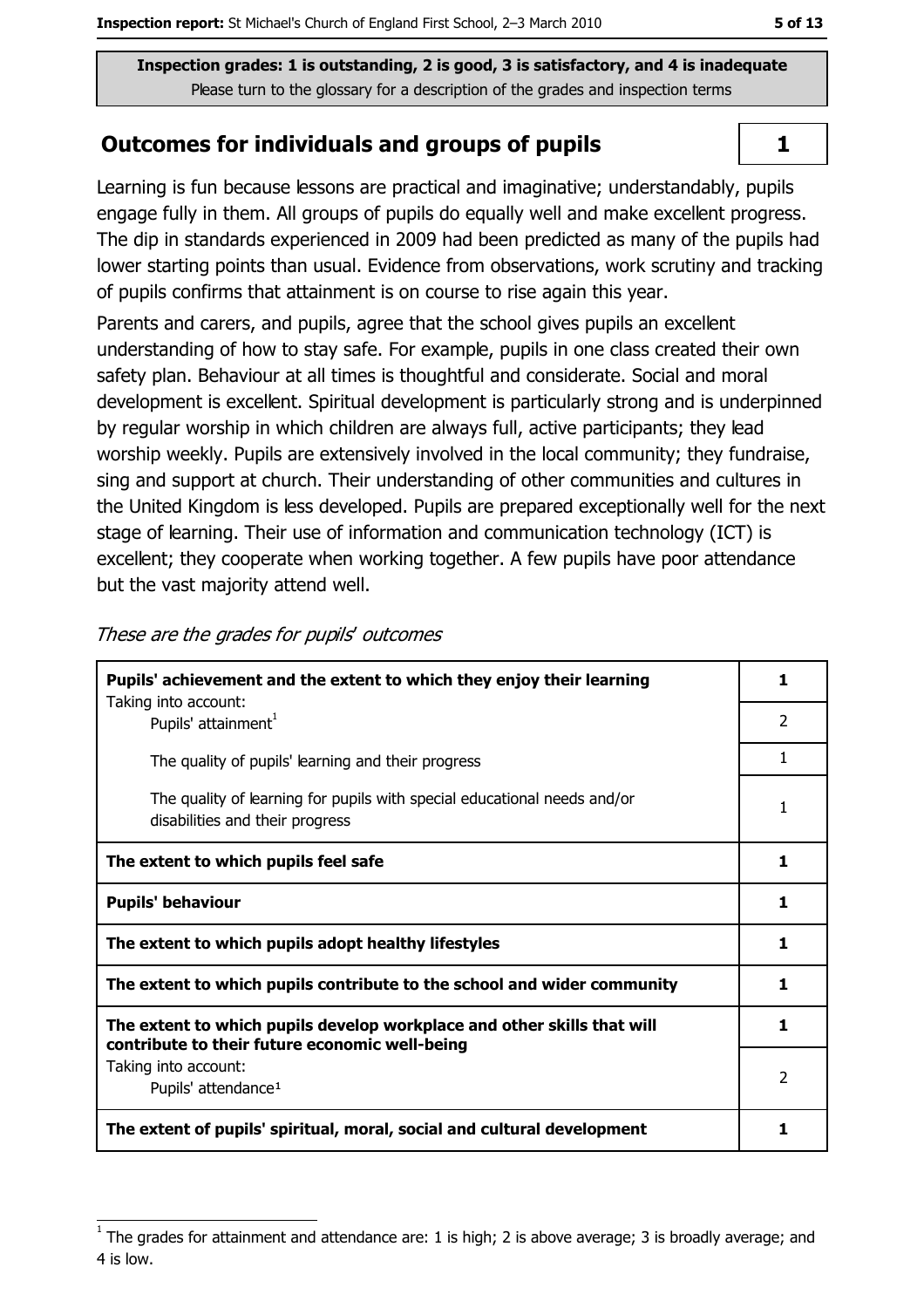#### How effective is the provision?

Teaching is outstanding because all staff make learning enjoyable, have high expectations and know each individual pupil very well. They tailor tasks and activities exceptionally well and step in quickly to correct misunderstandings. Skilled use of technology adds to interest and the pace of learning, such as the use of an etherpad to check understanding of multiplication tables. Through questioning, pupils are encouraged to discuss and develop language of a high standard. Support provided by teaching assistants is excellent.

The curriculum uses innovative themes such as 'Inspirational India' and 'One snowy night' to link subjects successfully and give children the opportunity to practise the skills they have learned in literacy, numeracy and in using technology. Visits, for example to Ford Castle, are used to boost academic achievement and to support pupils' personal development. Pupils in all year groups learn Spanish, which is delivered in an exciting way. The curriculum is carefully adapted to meet the needs of groups of pupils, such as the small classes of Year 1 pupils, and to address any weaknesses. For example, boys' writing skills have been successfully improved by adapting what is taught and making effective cross-curricular links.

Support for the most vulnerable children and their families is especially strong because the school is proactive in involving, and working with, other support agencies. Very close links with the co-located special school ensure that transition for dual placement pupils is highly successful. Close links with other schools ensure that transition to middle school is smooth both academically and socially. Procedures to support good attendance are excellent and the school does all it can to improve the attendance of the very small minority of pupils with above average absence levels.

| The quality of teaching                                                                                    |  |
|------------------------------------------------------------------------------------------------------------|--|
| Taking into account:<br>The use of assessment to support learning                                          |  |
| The extent to which the curriculum meets pupils' needs, including, where<br>relevant, through partnerships |  |
| The effectiveness of care, guidance and support                                                            |  |

These are the grades for the quality of provision

#### How effective are leadership and management?

Central to recent improvements in the school has been the empowerment of staff by the headteacher. Aided by very successful performance management systems, she has enabled staff to have a positive impact on all aspects of school life. Most notably these include improvements to teaching through the better use of assessment and to the curriculum through linking subjects together and ensuring that pupils become active learners. A high priority is placed on communicating with parents and carers. They are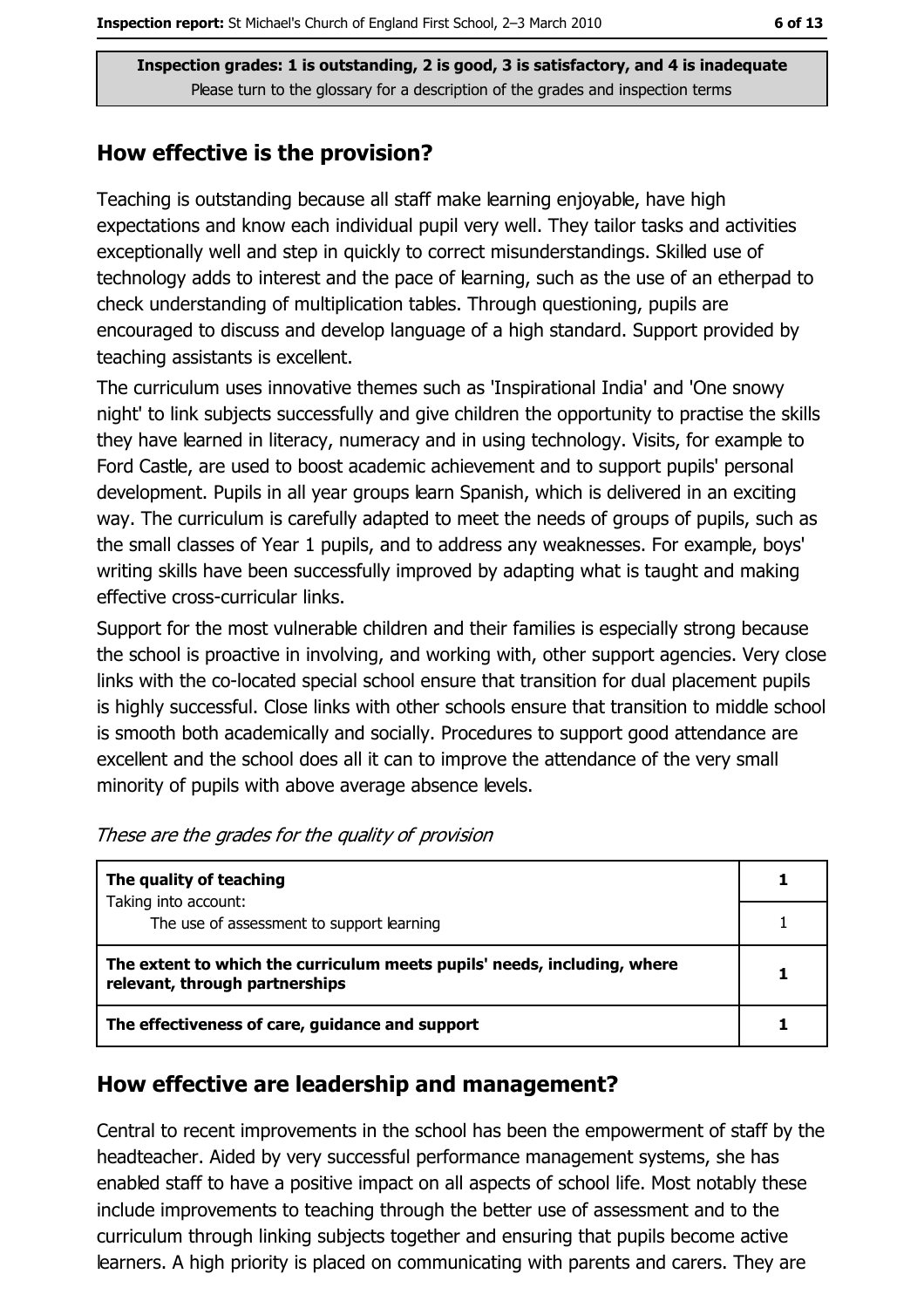extremely well informed about how to support their children's learning and about what is happening in school.

Governors make an excellent contribution to the work of the school. They check the performance of the school regularly to ensure that achievement is sustained. They place a very high priority on checking the safety and well-being of pupils. Procedures to safeguard children are excellent, characterised by children being fully involved in helping to understand and maintain their own safety. There is a good commitment to promoting community cohesion and the school knows and meets the needs of its own community well. The fact that all pupils are valued, given the same opportunities and all achieve highly illustrates the school's commitment to ensuring equality of opportunity.

These are the grades for leadership and management

| The effectiveness of leadership and management in embedding ambition and<br>driving improvement                                                                     |              |
|---------------------------------------------------------------------------------------------------------------------------------------------------------------------|--------------|
| Taking into account:<br>The leadership and management of teaching and learning                                                                                      |              |
| The effectiveness of the governing body in challenging and supporting the<br>school so that weaknesses are tackled decisively and statutory responsibilities<br>met |              |
| The effectiveness of the school's engagement with parents and carers                                                                                                | 1            |
| The effectiveness of partnerships in promoting learning and well-being                                                                                              | 1.           |
| The effectiveness with which the school promotes equality of opportunity and<br>tackles discrimination                                                              | 1            |
| The effectiveness of safeguarding procedures                                                                                                                        | 1            |
| The effectiveness with which the school promotes community cohesion                                                                                                 | $\mathbf{2}$ |
| The effectiveness with which the school deploys resources to achieve<br>value for money                                                                             |              |

#### **Early Years Foundation Stage**

Children's progress is outstanding in the Nursery and Reception classes because excellent teaching makes learning exciting and relevant, much of it based on children's own ideas and interests. The classrooms and outdoor learning areas provide a vibrant range of activities to engage children and develop their confidence and independence. For example, a group of girls became absorbed in solving the problem of how to move a boat down a piece of guttering using water. They cooperated with each other, with the skilful quidance of an adult, until they had found a solution. Rapid progress is made in the development of basic skills because adults provide learning in a well-structured but imaginative way. Children learn the sequence of a story through role play, for example. Routines help children to understand how to stay healthy. They know they have to wash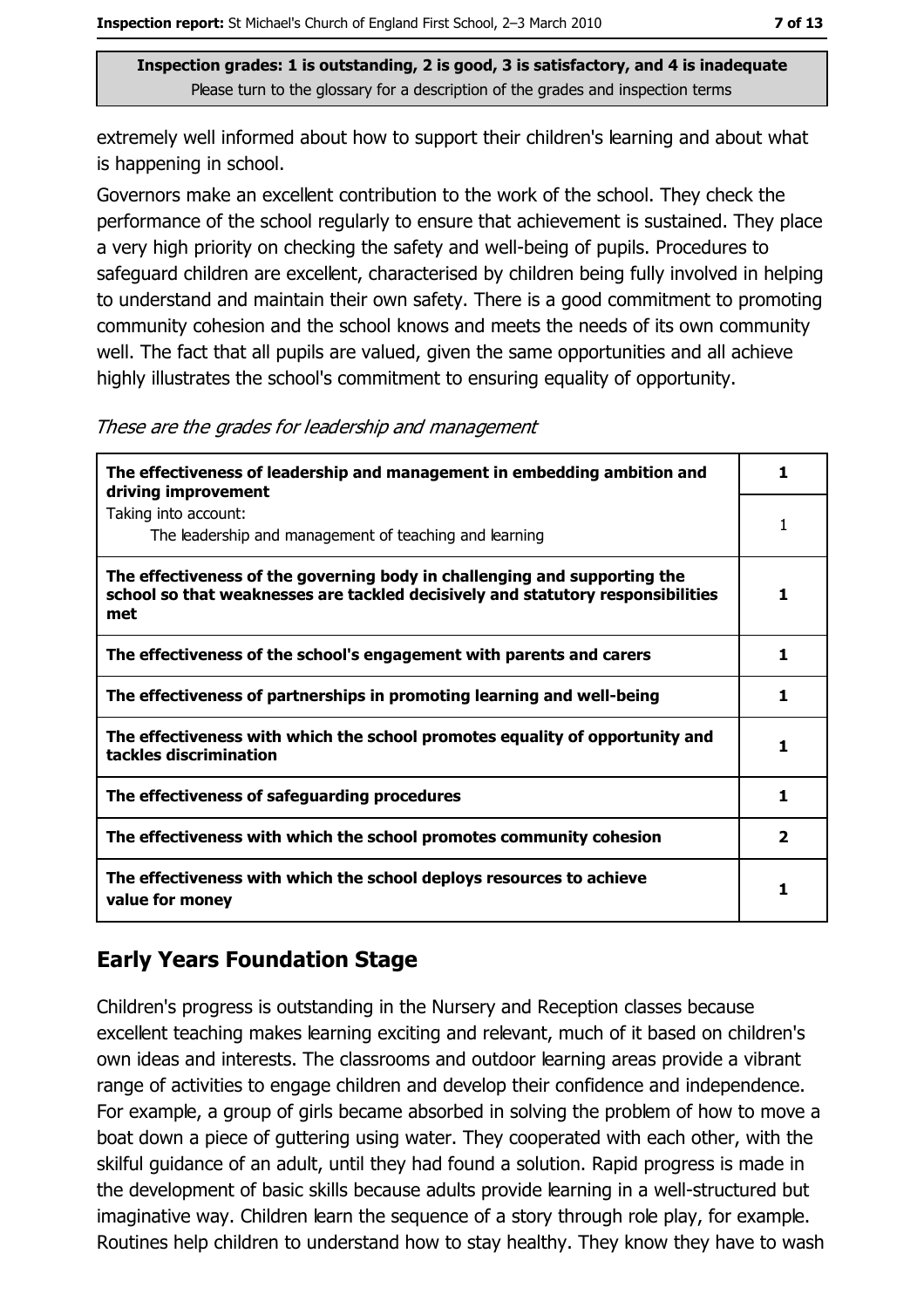hands before drinking milk and do so without being asked by an adult. Partnerships with parents and carers are highly effective and play a positive part in children's achievement. Leadership and management are excellent. Safeguarding procedures are rigorous and self-evaluation ensures that there is a clear picture of strengths and areas for development.

These are the grades for the Early Years Foundation Stage

| <b>Overall effectiveness of the Early Years Foundation Stage</b>                             |   |
|----------------------------------------------------------------------------------------------|---|
| Taking into account:<br>Outcomes for children in the Early Years Foundation Stage            |   |
| The quality of provision in the Early Years Foundation Stage                                 |   |
| The effectiveness of leadership and management of the Early Years<br><b>Foundation Stage</b> | 1 |

#### **Views of parents and carers**

In response to the questionnaire, an overwhelming majority of parents and carers were extremely positive about the school. All parents and carers expressed high praise for the leadership of the school, the way their children are prepared for the future and with their children's experience at the school. Parents and carers express confidence that their children are kept safe and that any concerns are listened to carefully and acted upon appropriately by the headteacher. Parents and carers may find it helpful to know that in relation to the few concerns received, inspectors found that the issues were being effectively addressed by the school.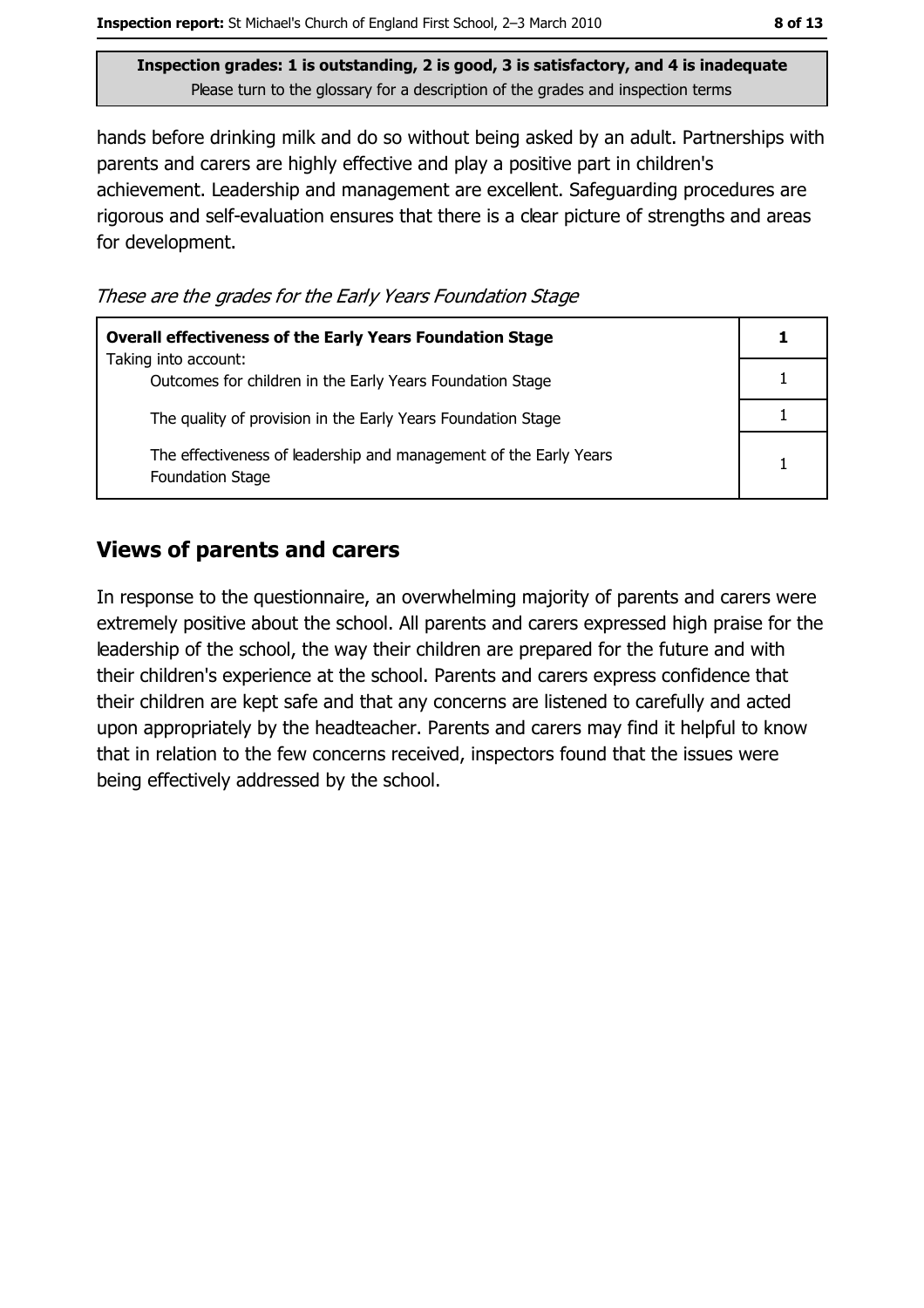#### Responses from parents and carers to Ofsted's questionnaire

Ofsted invited all the registered parents and carers of pupils registered at St Michael's Church of England First School to complete a questionnaire about their views of the school.

In the questionnaire, parents and carers were asked to record how strongly they agreed with 13 statements about the school.

The inspection team received 48 completed questionnaires by the end of the on-site inspection. In total, there are 209 pupils registered at the school.

| <b>Statements</b>                                                                                                                                                                                                                                       | <b>Strongly</b><br><b>Agree</b> |               | <b>Agree</b> |               | <b>Disagree</b> |                | <b>Strongly</b><br>disagree |                |
|---------------------------------------------------------------------------------------------------------------------------------------------------------------------------------------------------------------------------------------------------------|---------------------------------|---------------|--------------|---------------|-----------------|----------------|-----------------------------|----------------|
|                                                                                                                                                                                                                                                         | <b>Total</b>                    | $\frac{1}{2}$ | <b>Total</b> | $\frac{1}{2}$ | <b>Total</b>    | $\frac{0}{0}$  | <b>Total</b>                | $\frac{1}{2}$  |
| My child enjoys school                                                                                                                                                                                                                                  | 31                              | 65            | 13           | 27            | 3               | 6              | $\mathbf{1}$                | $\overline{2}$ |
| The school keeps my child<br>safe                                                                                                                                                                                                                       | 37                              | 77            | 10           | 21            | 1               | $\overline{2}$ | 0                           | 0              |
| The school informs me<br>about my child's progress                                                                                                                                                                                                      | 27                              | 56            | 17           | 35            | 4               | 8              | 0                           | 0              |
| My child is making enough<br>progress at this school                                                                                                                                                                                                    | 31                              | 65            | 14           | 29            | 3               | 6              | 0                           | 0              |
| The teaching is good at this<br>school                                                                                                                                                                                                                  | 34                              | 71            | 13           | 27            | $\mathbf 0$     | 0              | 0                           | 0              |
| The school helps me to<br>support my child's learning                                                                                                                                                                                                   | 25                              | 52            | 21           | 44            | $\mathbf{1}$    | 2              | 0                           | 0              |
| The school helps my child to<br>have a healthy lifestyle                                                                                                                                                                                                | 29                              | 60            | 19           | 40            | $\mathbf 0$     | 0              | 0                           | 0              |
| The school makes sure that<br>my child is well prepared for<br>the future (for example<br>changing year group,<br>changing school, and for<br>children who are finishing<br>school, entering further or<br>higher education, or<br>entering employment) | 30                              | 63            | 16           | 33            | $\mathbf 0$     | 0              | $\mathbf 0$                 | 0              |
| The school meets my child's<br>particular needs                                                                                                                                                                                                         | 29                              | 60            | 17           | 35            | $\overline{2}$  | 4              | 0                           | 0              |
| The school deals effectively<br>with unacceptable behaviour                                                                                                                                                                                             | 30                              | 63            | 17           | 35            | $\mathbf{1}$    | $\overline{2}$ | 0                           | 0              |
| The school takes account of<br>my suggestions and<br>concerns                                                                                                                                                                                           | 27                              | 56            | 20           | 42            | $\mathbf 1$     | 2              | 0                           | 0              |
| The school is led and<br>managed effectively                                                                                                                                                                                                            | 36                              | 75            | 12           | 25            | $\mathbf 0$     | 0              | 0                           | 0              |
| Overall, I am happy with my<br>child's experience at this<br>school                                                                                                                                                                                     | 33                              | 69            | 14           | 29            | $\pmb{0}$       | 0              | 0                           | 0              |

The table above summarises the responses that parents and carers made to each statement. The percentages indicate the proportion of parents and carers giving that response out of the total number of completed questionnaires. Where one or more parents and carers chose not to answer a particular question, the percentages will not add up to 100%.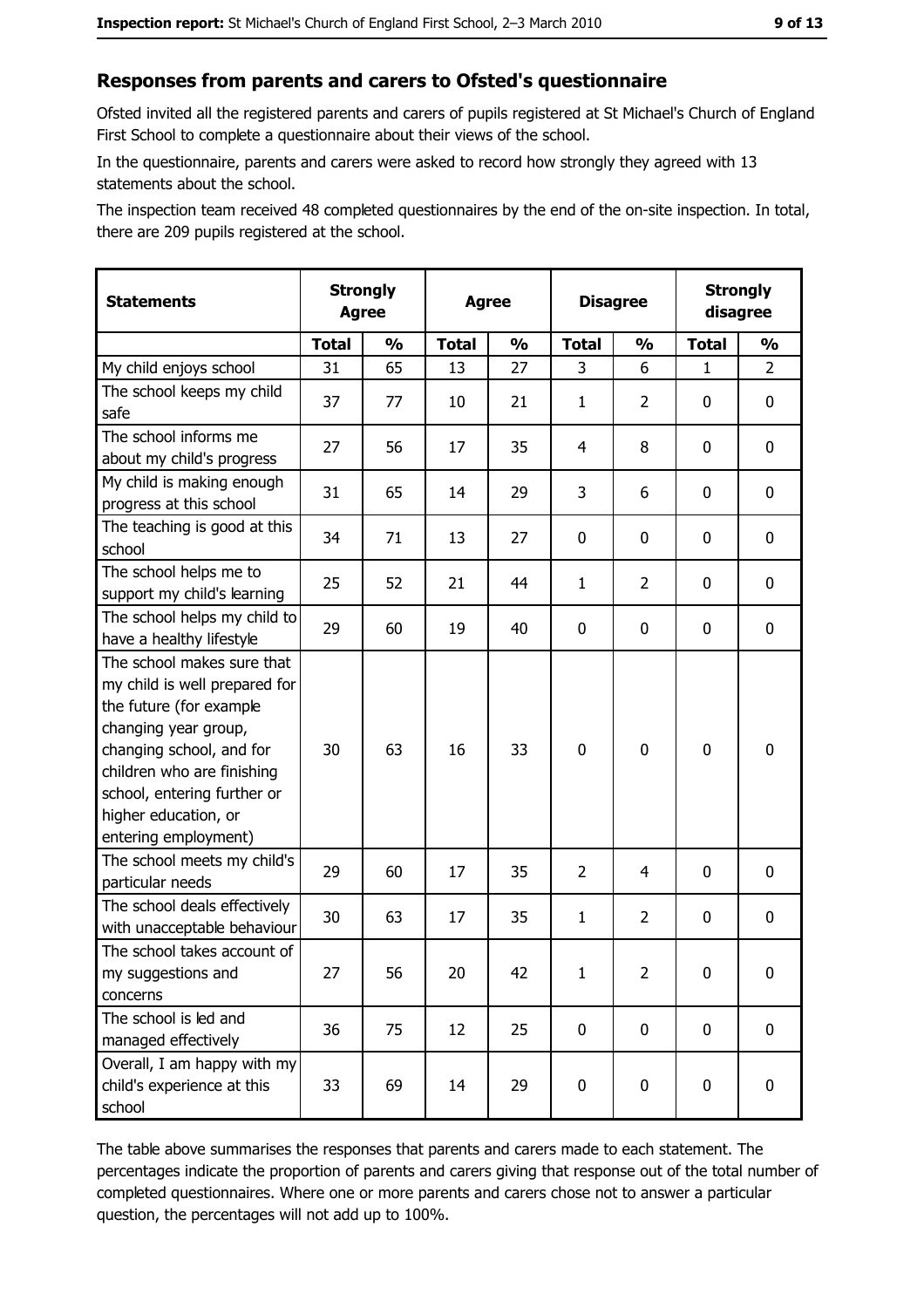## Glossary

| <b>Grade</b> | <b>Judgement</b> | <b>Description</b>                                                                                                                                                                                                               |
|--------------|------------------|----------------------------------------------------------------------------------------------------------------------------------------------------------------------------------------------------------------------------------|
| Grade 1      | Outstanding      | These features are highly effective. An oustanding<br>school provides exceptionally well for its pupils' needs.                                                                                                                  |
| Grade 2      | Good             | These are very positive features of a school. A school<br>that is good is serving its pupils well.                                                                                                                               |
| Grade 3      | Satisfactory     | These features are of reasonable quality. A satisfactory<br>school is providing adequately for its pupils.                                                                                                                       |
| Grade 4      | Inadequate       | These features are not of an acceptable standard. An<br>inadequate school needs to make significant<br>improvement in order to meet the needs of its pupils.<br>Ofsted inspectors will make further visits until it<br>improves. |

#### What inspection judgements mean

#### Overall effectiveness of schools inspected between September 2007 and July 2008

|                       | Overall effectiveness judgement (percentage of<br>schools) |      |                     |                   |
|-----------------------|------------------------------------------------------------|------|---------------------|-------------------|
| <b>Type of school</b> | Outstanding                                                | Good | <b>Satisfactory</b> | <b>Inadequate</b> |
| Nursery schools       | 39                                                         | 58   | 3                   | 0                 |
| Primary schools       | 13                                                         | 50   | 33                  | 4                 |
| Secondary schools     | 17                                                         | 40   | 34                  | 9                 |
| Sixth forms           | 18                                                         | 43   | 37                  | $\overline{2}$    |
| Special schools       | 26                                                         | 54   | 18                  | $\overline{2}$    |
| Pupil referral units  | 7                                                          | 55   | 30                  | 7                 |
| All schools           | 15                                                         | 49   | 32                  | 5                 |

New school inspection arrangements were introduced on 1 September 2009. This means that inspectors now make some additional judgements that were not made previously.

The data in the table above were reported in The Annual Report of Her Majesty's Chief Inspector of Education, Children's Services and Skills 2007/08.

Percentages are rounded and do not always add exactly to 100. Secondary school figures include those that have sixth forms, and sixth form figures include only the data specifically for sixth form inspection judgements.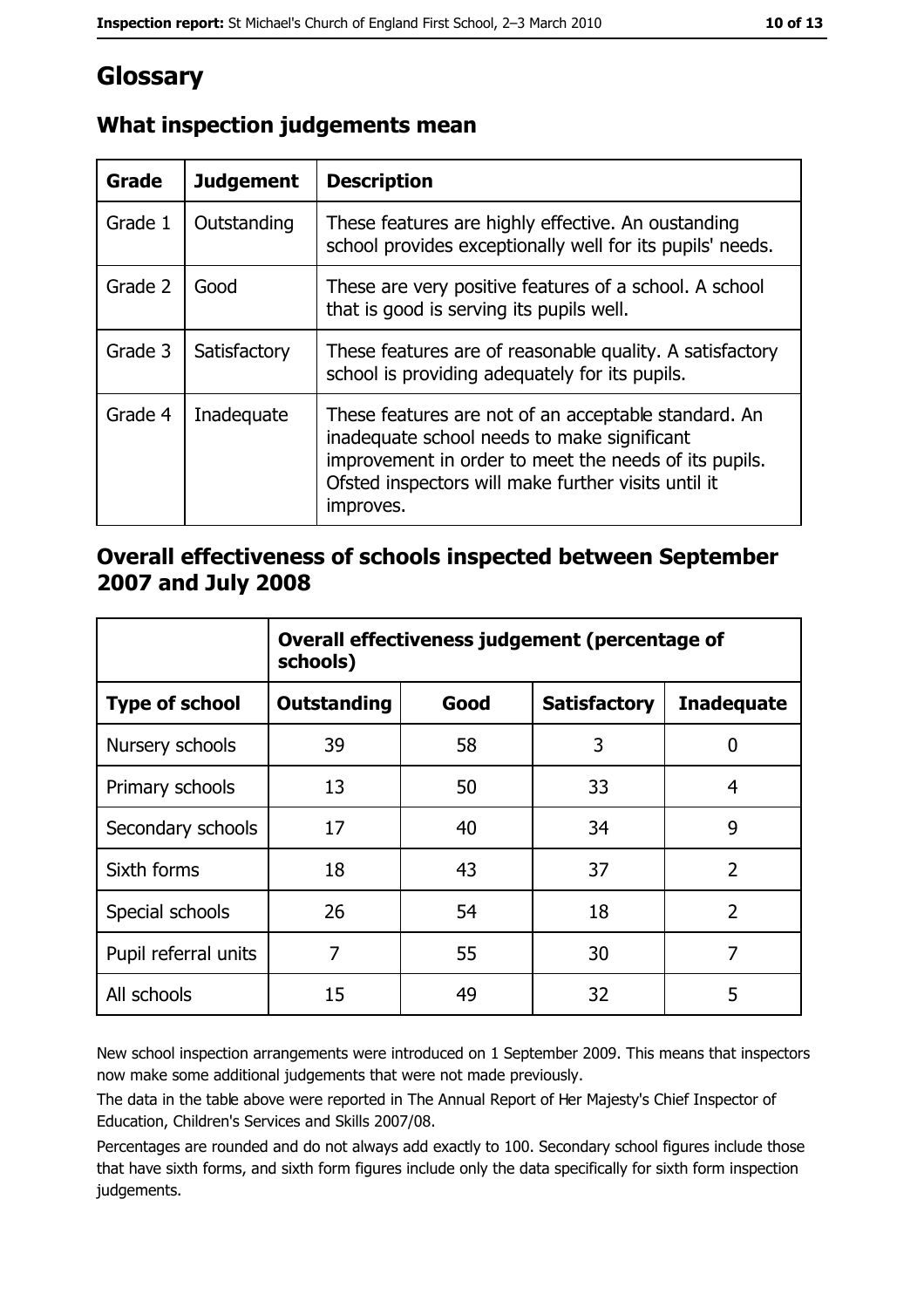## **Common terminology used by inspectors**

| Achievement:                  | the progress and success of a pupil in<br>their learning, development or training.                                                                                                                                                                                                                           |
|-------------------------------|--------------------------------------------------------------------------------------------------------------------------------------------------------------------------------------------------------------------------------------------------------------------------------------------------------------|
| Attainment:                   | the standard of the pupils' work shown by<br>test and examination results and in<br>lessons.                                                                                                                                                                                                                 |
| Capacity to improve:          | the proven ability of the school to<br>continue improving. Inspectors base this<br>judgement on what the school has<br>accomplished so far and on the quality of<br>its systems to maintain improvement.                                                                                                     |
| Leadership and management:    | the contribution of all the staff with<br>responsibilities, not just the headteacher,<br>to identifying priorities, directing and<br>motivating staff and running the school.                                                                                                                                |
| Learning:                     | how well pupils acquire knowledge,<br>develop their understanding, learn and<br>practise skills and are developing their<br>competence as learners.                                                                                                                                                          |
| <b>Overall effectiveness:</b> | inspectors form a judgement on a school's<br>overall effectiveness based on the findings<br>from their inspection of the school. The<br>following judgements, in particular,<br>influence what the overall effectiveness<br>judgement will be.                                                               |
|                               | The school's capacity for sustained<br>improvement.<br>Outcomes for individuals and groups<br>of pupils.<br>The quality of teaching.<br>The extent to which the curriculum<br>meets pupil's needs, including where<br>relevant, through partnerships.<br>The effectiveness of care, guidance<br>and support. |
| Progress:                     | the rate at which pupils are learning in<br>lessons and over longer periods of time. It<br>is often measured by comparing the<br>pupils' attainment at the end of a key<br>stage with their attainment when they<br>started.                                                                                 |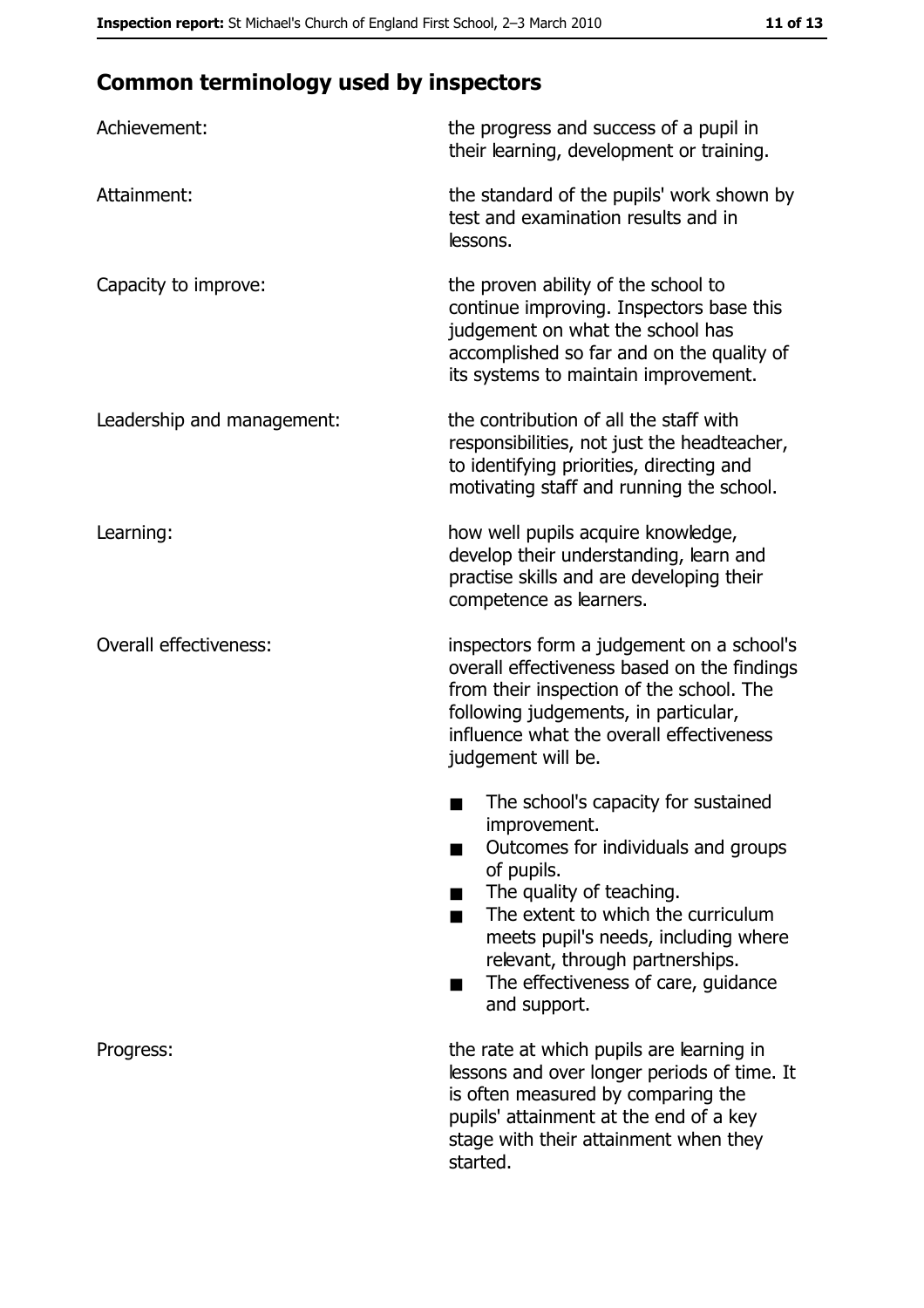This letter is provided for the school, parents and carers to share with their children. It describes Ofsted's main findings from the inspection of their school.



05 March 2010

**Dear Pupils** 

Inspection of St Michael's Church of England First School, Alnwick, NE66 1DJ

Thank you for being so friendly and helpful when we visited your school. We really enjoyed our time and being able to talk to so many of you. Your school is outstanding. I would like to tell you about some of the excellent things your school does. There are so many that I cannot list them all but here are the main ones.

- Everyone cares for you very well and makes sure you feel safe at all times.  $\blacksquare$
- Your behaviour is excellent. You are very helpful, kind and considerate to each  $\blacksquare$ other.
- You make outstanding progress in your lessons because teachers make them fun and interesting. They make sure you do lots of talking, thinking and doing. They help you quickly if you become a little confused and do not understand something.
- Your headteacher, the staff and governors are always looking for ways of improving  $\blacksquare$ your school even more for you and your families.

To help your school become even better, we have asked teachers to help you understand more about the many different people, religions and communities who live in the United Kingdom, possibly by linking with another school.

You can help by continuing to work as hard as you can and using your excellent computer skills to find out more. Thank you for helping with this inspection.

I wish you every success in the future.

Yours sincerely Ms Susan Waugh Lead Inspector